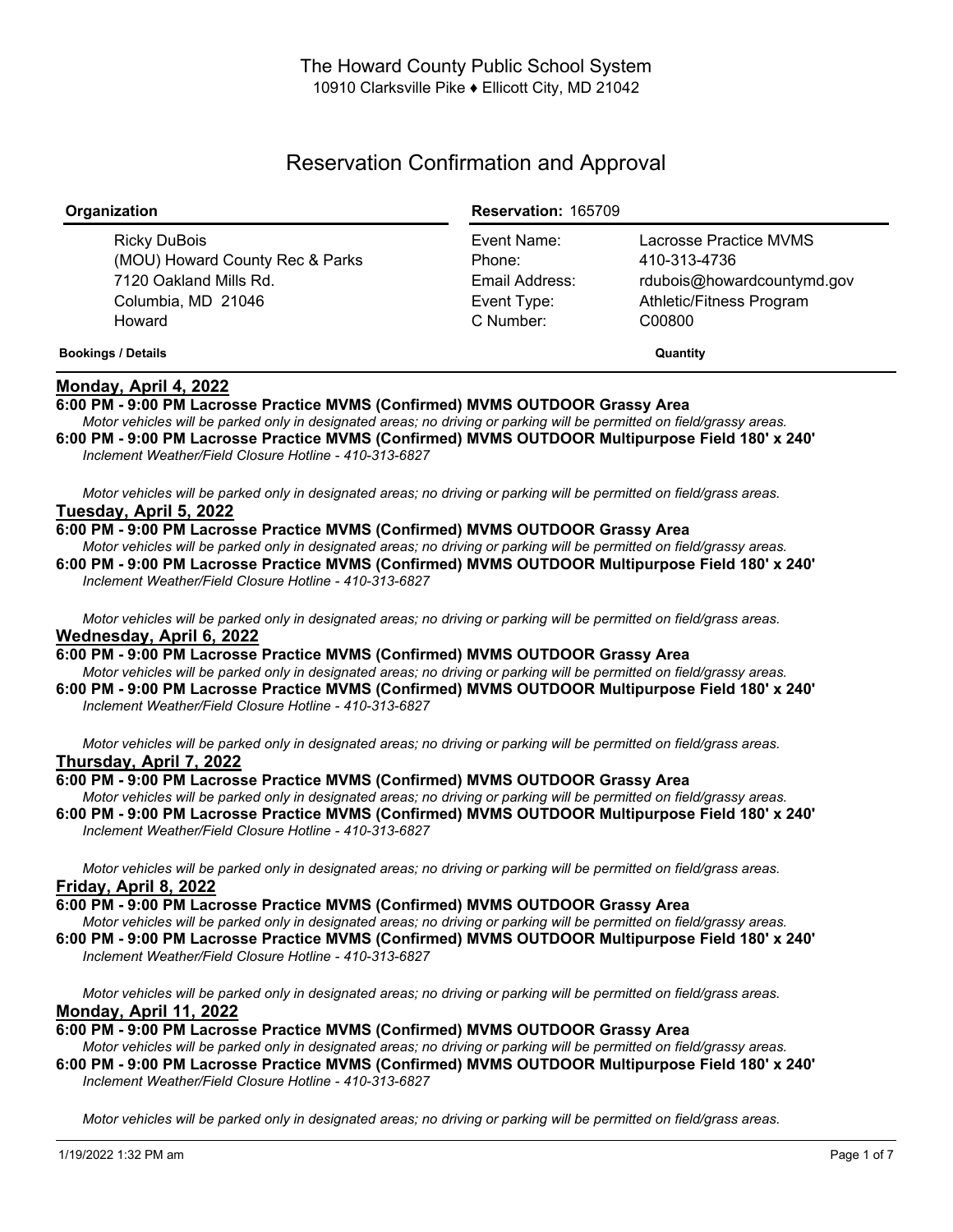#### **Tuesday, April 12, 2022**

#### **6:00 PM - 9:00 PM Lacrosse Practice MVMS (Confirmed) MVMS OUTDOOR Grassy Area**

Motor vehicles will be parked only in designated areas; no driving or parking will be permitted on field/grassy areas. **6:00 PM - 9:00 PM Lacrosse Practice MVMS (Confirmed) MVMS OUTDOOR Multipurpose Field 180' x 240'** *Inclement Weather/Field Closure Hotline - 410-313-6827*

<u> 1989 - Andrea Andrea Andrea Andrea Andrea Andrea Andrea Andrea Andrea Andrea Andrea Andrea Andrea Andrea Andr</u>

Motor vehicles will be parked only in designated areas; no driving or parking will be permitted on field/grass areas. **Wednesday, April 13, 2022**

**6:00 PM - 9:00 PM Lacrosse Practice MVMS (Confirmed) MVMS OUTDOOR Grassy Area** Motor vehicles will be parked only in designated areas; no driving or parking will be permitted on field/grassy areas. **6:00 PM - 9:00 PM Lacrosse Practice MVMS (Confirmed) MVMS OUTDOOR Multipurpose Field 180' x 240'**

*Inclement Weather/Field Closure Hotline - 410-313-6827*

Motor vehicles will be parked only in designated areas; no driving or parking will be permitted on field/grass areas. **Thursday, April 14, 2022**

**6:00 PM - 9:00 PM Lacrosse Practice MVMS (Confirmed) MVMS OUTDOOR Grassy Area** Motor vehicles will be parked only in designated areas; no driving or parking will be permitted on field/grassy areas.

**6:00 PM - 9:00 PM Lacrosse Practice MVMS (Confirmed) MVMS OUTDOOR Multipurpose Field 180' x 240'** *Inclement Weather/Field Closure Hotline - 410-313-6827*

Motor vehicles will be parked only in designated areas; no driving or parking will be permitted on field/grass areas. **Tuesday, April 19, 2022**

**6:00 PM - 9:00 PM Lacrosse Practice MVMS (Confirmed) MVMS OUTDOOR Grassy Area**

Motor vehicles will be parked only in designated areas: no driving or parking will be permitted on field/grassy areas. **6:00 PM - 9:00 PM Lacrosse Practice MVMS (Confirmed) MVMS OUTDOOR Multipurpose Field 180' x 240'** *Inclement Weather/Field Closure Hotline - 410-313-6827*

Motor vehicles will be parked only in designated areas; no driving or parking will be permitted on field/grass areas. **Wednesday, April 20, 2022**

**6:00 PM - 9:00 PM Lacrosse Practice MVMS (Confirmed) MVMS OUTDOOR Grassy Area**

Motor vehicles will be parked only in designated areas; no driving or parking will be permitted on field/grassy areas. **6:00 PM - 9:00 PM Lacrosse Practice MVMS (Confirmed) MVMS OUTDOOR Multipurpose Field 180' x 240'** *Inclement Weather/Field Closure Hotline - 410-313-6827*

Motor vehicles will be parked only in designated areas: no driving or parking will be permitted on field/grass areas. **Thursday, April 21, 2022**

#### **6:00 PM - 9:00 PM Lacrosse Practice MVMS (Confirmed) MVMS OUTDOOR Grassy Area**

Motor vehicles will be parked only in designated areas; no driving or parking will be permitted on field/grassy areas. **6:00 PM - 9:00 PM Lacrosse Practice MVMS (Confirmed) MVMS OUTDOOR Multipurpose Field 180' x 240'** *Inclement Weather/Field Closure Hotline - 410-313-6827*

Motor vehicles will be parked only in designated areas; no driving or parking will be permitted on field/grass areas. **Friday, April 22, 2022**

**6:00 PM - 9:00 PM Lacrosse Practice MVMS (Confirmed) MVMS OUTDOOR Grassy Area**

Motor vehicles will be parked only in designated areas; no driving or parking will be permitted on field/grassy areas. **6:00 PM - 9:00 PM Lacrosse Practice MVMS (Confirmed) MVMS OUTDOOR Multipurpose Field 180' x 240'**

*Inclement Weather/Field Closure Hotline - 410-313-6827*

Motor vehicles will be parked only in designated areas; no driving or parking will be permitted on field/grass areas. **Monday, April 25, 2022**

**6:00 PM - 9:00 PM Lacrosse Practice MVMS (Confirmed) MVMS OUTDOOR Grassy Area**

Motor vehicles will be parked only in designated areas; no driving or parking will be permitted on field/grassy areas. **6:00 PM - 9:00 PM Lacrosse Practice MVMS (Confirmed) MVMS OUTDOOR Multipurpose Field 180' x 240'** *Inclement Weather/Field Closure Hotline - 410-313-6827*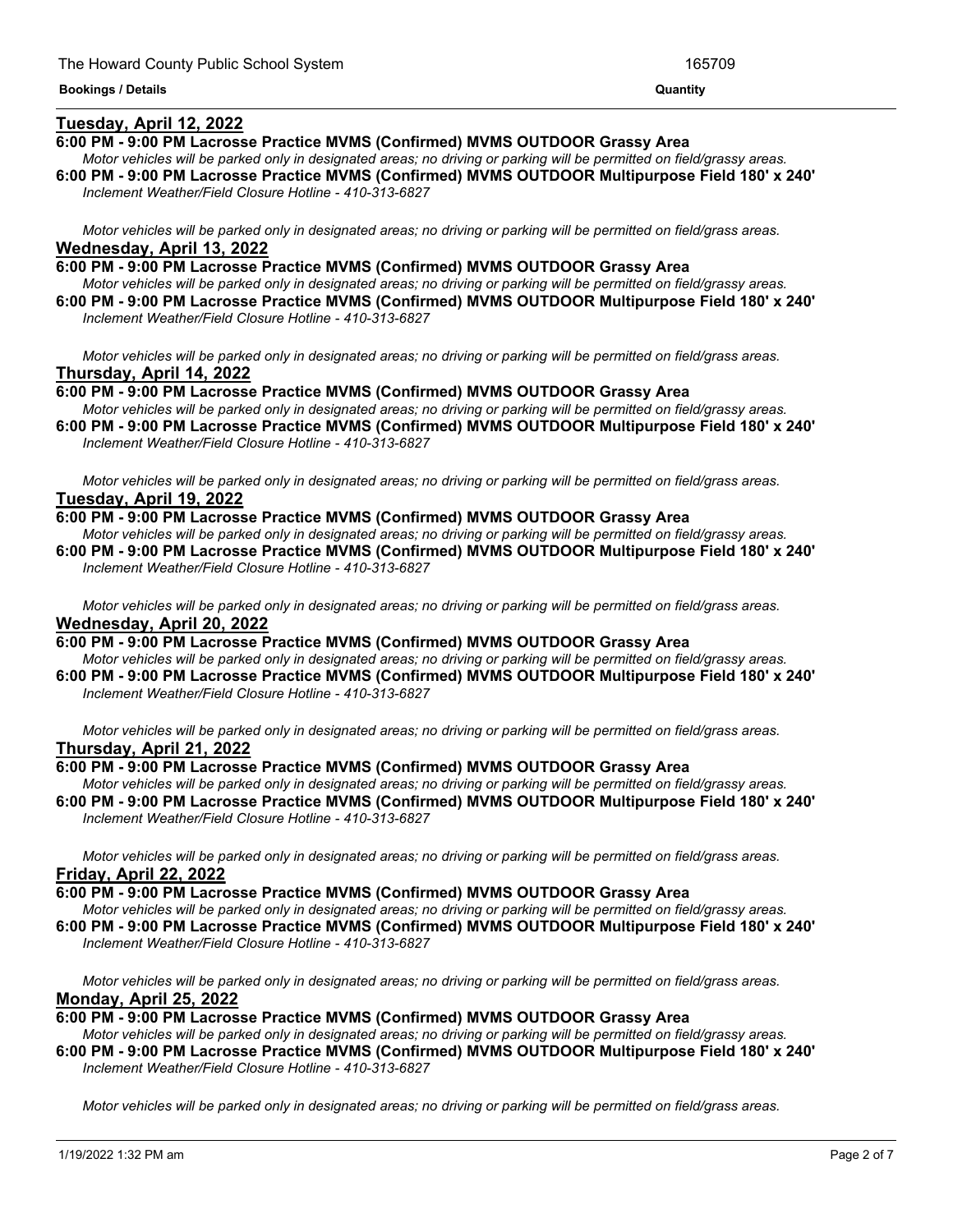#### **Tuesday, April 26, 2022**

#### **6:00 PM - 9:00 PM Lacrosse Practice MVMS (Confirmed) MVMS OUTDOOR Grassy Area**

Motor vehicles will be parked only in designated areas; no driving or parking will be permitted on field/grassy areas. **6:00 PM - 9:00 PM Lacrosse Practice MVMS (Confirmed) MVMS OUTDOOR Multipurpose Field 180' x 240'**

<u> 1989 - Andrea San Andrea San Andrea San Andrea San Andrea San Andrea San Andrea San Andrea San Andrea San An</u>

*Inclement Weather/Field Closure Hotline - 410-313-6827*

Motor vehicles will be parked only in designated areas; no driving or parking will be permitted on field/grass areas. **Wednesday, April 27, 2022**

**6:00 PM - 9:00 PM Lacrosse Practice MVMS (Confirmed) MVMS OUTDOOR Grassy Area** Motor vehicles will be parked only in designated areas; no driving or parking will be permitted on field/grassy areas. **6:00 PM - 9:00 PM Lacrosse Practice MVMS (Confirmed) MVMS OUTDOOR Multipurpose Field 180' x 240'** *Inclement Weather/Field Closure Hotline - 410-313-6827*

Motor vehicles will be parked only in designated areas; no driving or parking will be permitted on field/grass areas. **Thursday, April 28, 2022**

**6:00 PM - 9:00 PM Lacrosse Practice MVMS (Confirmed) MVMS OUTDOOR Grassy Area** Motor vehicles will be parked only in designated areas; no driving or parking will be permitted on field/grassy areas. **6:00 PM - 9:00 PM Lacrosse Practice MVMS (Confirmed) MVMS OUTDOOR Multipurpose Field 180' x 240'**

*Inclement Weather/Field Closure Hotline - 410-313-6827*

Motor vehicles will be parked only in designated areas; no driving or parking will be permitted on field/grass areas. **Friday, April 29, 2022**

**6:00 PM - 9:00 PM Lacrosse Practice MVMS (Confirmed) MVMS OUTDOOR Grassy Area**

Motor vehicles will be parked only in designated areas; no driving or parking will be permitted on field/grassy areas. **6:00 PM - 9:00 PM Lacrosse Practice MVMS (Confirmed) MVMS OUTDOOR Multipurpose Field 180' x 240'** *Inclement Weather/Field Closure Hotline - 410-313-6827*

Motor vehicles will be parked only in designated areas; no driving or parking will be permitted on field/grass areas. **Monday, May 2, 2022**

**6:00 PM - 9:00 PM Lacrosse Practice MVMS (Confirmed) MVMS OUTDOOR Grassy Area** Motor vehicles will be parked only in designated areas; no driving or parking will be permitted on field/grassy areas.

**6:00 PM - 9:00 PM Lacrosse Practice MVMS (Confirmed) MVMS OUTDOOR Multipurpose Field 180' x 240'** *Inclement Weather/Field Closure Hotline - 410-313-6827*

Motor vehicles will be parked only in designated areas; no driving or parking will be permitted on field/grass areas. **Tuesday, May 3, 2022**

#### **6:00 PM - 9:00 PM Lacrosse Practice MVMS (Confirmed) MVMS OUTDOOR Grassy Area**

Motor vehicles will be parked only in designated areas; no driving or parking will be permitted on field/grassy areas. **6:00 PM - 9:00 PM Lacrosse Practice MVMS (Confirmed) MVMS OUTDOOR Multipurpose Field 180' x 240'** *Inclement Weather/Field Closure Hotline - 410-313-6827*

Motor vehicles will be parked only in designated areas; no driving or parking will be permitted on field/grass areas. **Wednesday, May 4, 2022**

**6:00 PM - 9:00 PM Lacrosse Practice MVMS (Confirmed) MVMS OUTDOOR Grassy Area**

Motor vehicles will be parked only in designated areas; no driving or parking will be permitted on field/grassy areas. **6:00 PM - 9:00 PM Lacrosse Practice MVMS (Confirmed) MVMS OUTDOOR Multipurpose Field 180' x 240'**

*Inclement Weather/Field Closure Hotline - 410-313-6827*

Motor vehicles will be parked only in designated areas; no driving or parking will be permitted on field/grass areas. **Thursday, May 5, 2022**

#### **6:00 PM - 9:00 PM Lacrosse Practice MVMS (Confirmed) MVMS OUTDOOR Grassy Area**

Motor vehicles will be parked only in designated areas; no driving or parking will be permitted on field/grassy areas. **6:00 PM - 9:00 PM Lacrosse Practice MVMS (Confirmed) MVMS OUTDOOR Multipurpose Field 180' x 240'**

*Inclement Weather/Field Closure Hotline - 410-313-6827*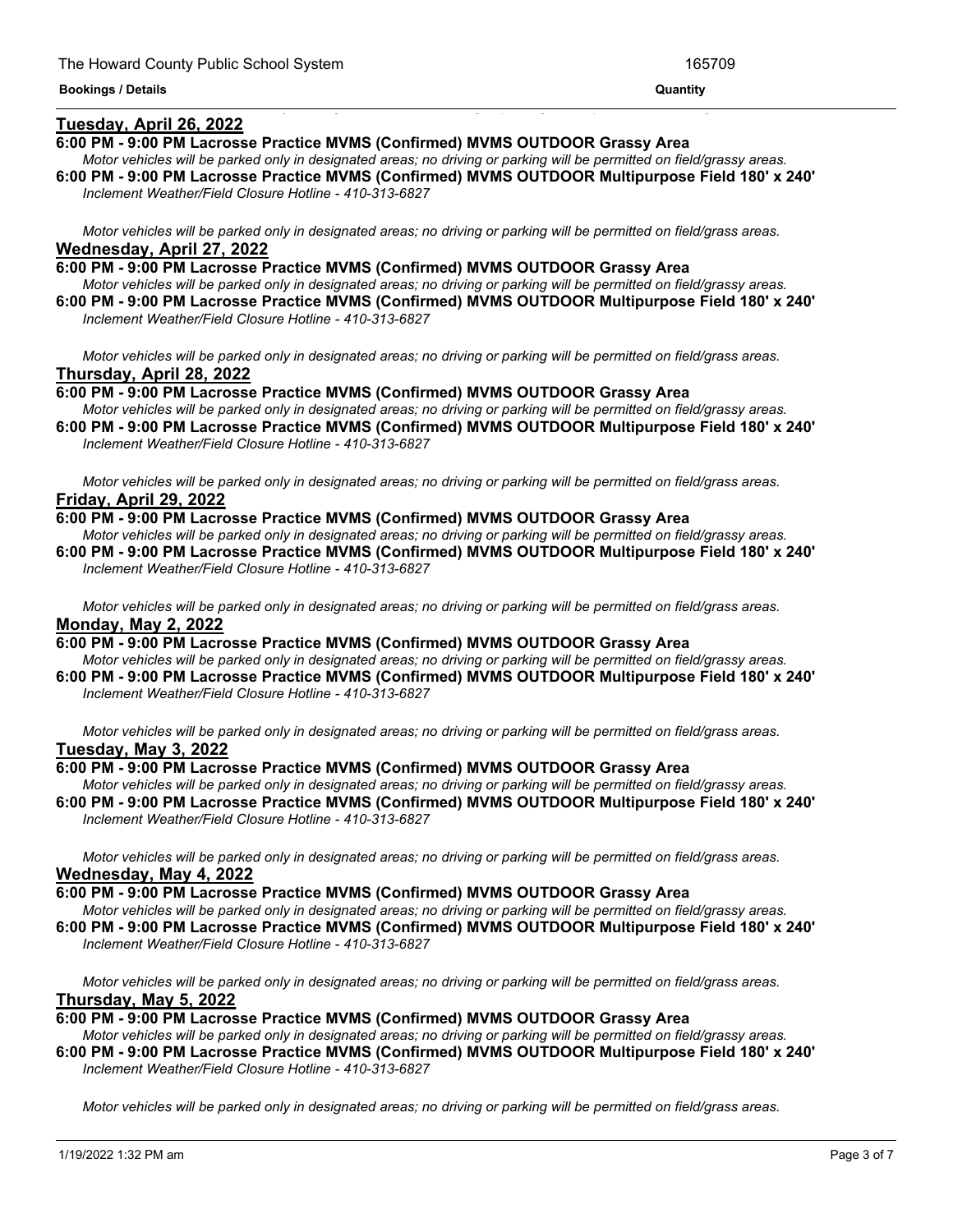#### **Friday, May 6, 2022**

#### **6:00 PM - 9:00 PM Lacrosse Practice MVMS (Confirmed) MVMS OUTDOOR Grassy Area**

Motor vehicles will be parked only in designated areas; no driving or parking will be permitted on field/grassy areas.

<u> 1989 - Andrea Andrea Andrea Andrea Andrea Andrea Andrea Andrea Andrea Andrea Andrea Andrea Andrea Andrea Andr</u>

**6:00 PM - 9:00 PM Lacrosse Practice MVMS (Confirmed) MVMS OUTDOOR Multipurpose Field 180' x 240'** *Inclement Weather/Field Closure Hotline - 410-313-6827*

Motor vehicles will be parked only in designated areas; no driving or parking will be permitted on field/grass areas. **Monday, May 9, 2022**

- **6:00 PM - 9:00 PM Lacrosse Practice MVMS (Confirmed) MVMS OUTDOOR Grassy Area** Motor vehicles will be parked only in designated areas; no driving or parking will be permitted on field/grassy areas.
- **6:00 PM - 9:00 PM Lacrosse Practice MVMS (Confirmed) MVMS OUTDOOR Multipurpose Field 180' x 240'** *Inclement Weather/Field Closure Hotline - 410-313-6827*

Motor vehicles will be parked only in designated areas; no driving or parking will be permitted on field/grass areas. **Tuesday, May 10, 2022**

**6:00 PM - 9:00 PM Lacrosse Practice MVMS (Confirmed) MVMS OUTDOOR Grassy Area** Motor vehicles will be parked only in designated areas; no driving or parking will be permitted on field/grassy areas.

**6:00 PM - 9:00 PM Lacrosse Practice MVMS (Confirmed) MVMS OUTDOOR Multipurpose Field 180' x 240'** *Inclement Weather/Field Closure Hotline - 410-313-6827*

Motor vehicles will be parked only in designated areas; no driving or parking will be permitted on field/grass areas. **Wednesday, May 11, 2022**

**6:00 PM - 9:00 PM Lacrosse Practice MVMS (Confirmed) MVMS OUTDOOR Grassy Area**

Motor vehicles will be parked only in designated areas: no driving or parking will be permitted on field/grassy areas. **6:00 PM - 9:00 PM Lacrosse Practice MVMS (Confirmed) MVMS OUTDOOR Multipurpose Field 180' x 240'** *Inclement Weather/Field Closure Hotline - 410-313-6827*

Motor vehicles will be parked only in designated areas; no driving or parking will be permitted on field/grass areas. **Thursday, May 12, 2022**

**6:00 PM - 9:00 PM Lacrosse Practice MVMS (Confirmed) MVMS OUTDOOR Grassy Area**

Motor vehicles will be parked only in designated areas; no driving or parking will be permitted on field/grassy areas. **6:00 PM - 9:00 PM Lacrosse Practice MVMS (Confirmed) MVMS OUTDOOR Multipurpose Field 180' x 240'** *Inclement Weather/Field Closure Hotline - 410-313-6827*

Motor vehicles will be parked only in designated areas: no driving or parking will be permitted on field/grass areas. **Friday, May 13, 2022**

#### **6:00 PM - 9:00 PM Lacrosse Practice MVMS (Confirmed) MVMS OUTDOOR Grassy Area**

Motor vehicles will be parked only in designated areas; no driving or parking will be permitted on field/grassy areas. **6:00 PM - 9:00 PM Lacrosse Practice MVMS (Confirmed) MVMS OUTDOOR Multipurpose Field 180' x 240'** *Inclement Weather/Field Closure Hotline - 410-313-6827*

Motor vehicles will be parked only in designated areas; no driving or parking will be permitted on field/grass areas. **Monday, May 16, 2022**

#### **6:00 PM - 9:00 PM Lacrosse Practice MVMS (Confirmed) MVMS OUTDOOR Grassy Area**

Motor vehicles will be parked only in designated areas; no driving or parking will be permitted on field/grassy areas. **6:00 PM - 9:00 PM Lacrosse Practice MVMS (Confirmed) MVMS OUTDOOR Multipurpose Field 180' x 240'**

*Inclement Weather/Field Closure Hotline - 410-313-6827*

Motor vehicles will be parked only in designated areas; no driving or parking will be permitted on field/grass areas. **Tuesday, May 17, 2022**

**6:00 PM - 9:00 PM Lacrosse Practice MVMS (Confirmed) MVMS OUTDOOR Grassy Area**

Motor vehicles will be parked only in designated areas; no driving or parking will be permitted on field/grassy areas. **6:00 PM - 9:00 PM Lacrosse Practice MVMS (Confirmed) MVMS OUTDOOR Multipurpose Field 180' x 240'** *Inclement Weather/Field Closure Hotline - 410-313-6827*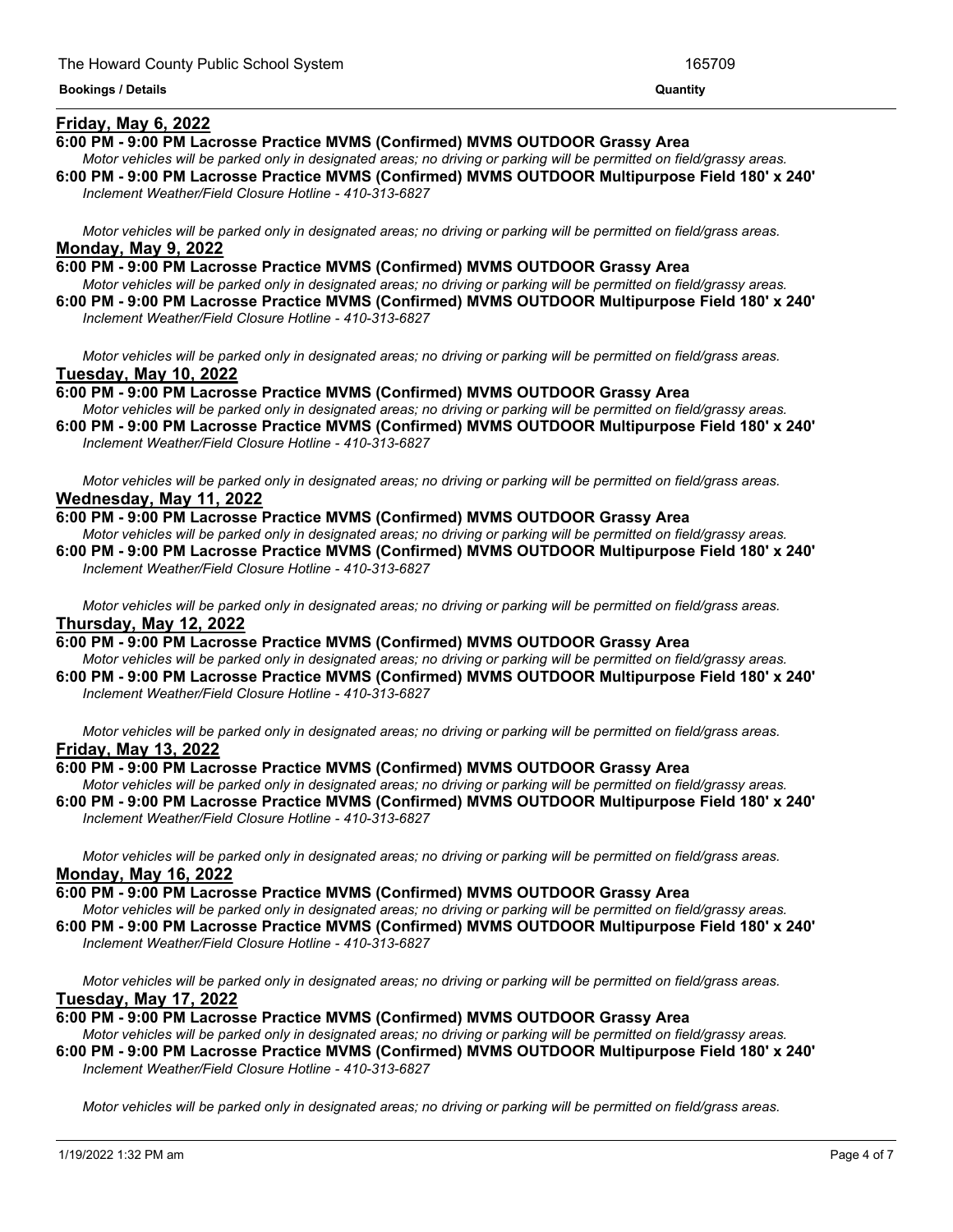#### **Wednesday, May 18, 2022**

#### **6:00 PM - 9:00 PM Lacrosse Practice MVMS (Confirmed) MVMS OUTDOOR Grassy Area**

Motor vehicles will be parked only in designated areas; no driving or parking will be permitted on field/grassy areas. **6:00 PM - 9:00 PM Lacrosse Practice MVMS (Confirmed) MVMS OUTDOOR Multipurpose Field 180' x 240'** *Inclement Weather/Field Closure Hotline - 410-313-6827*

Motor vehicles will be parked only in designated areas; no driving or parking will be permitted on field/grass areas. **Thursday, May 19, 2022**

**6:00 PM - 9:00 PM Lacrosse Practice MVMS (Confirmed) MVMS OUTDOOR Grassy Area** Motor vehicles will be parked only in designated areas; no driving or parking will be permitted on field/grassy areas. **6:00 PM - 9:00 PM Lacrosse Practice MVMS (Confirmed) MVMS OUTDOOR Multipurpose Field 180' x 240'**

*Inclement Weather/Field Closure Hotline - 410-313-6827*

Motor vehicles will be parked only in designated areas; no driving or parking will be permitted on field/grass areas. **Friday, May 20, 2022**

**6:00 PM - 9:00 PM Lacrosse Practice MVMS (Confirmed) MVMS OUTDOOR Grassy Area** Motor vehicles will be parked only in designated areas; no driving or parking will be permitted on field/grassy areas.

**6:00 PM - 9:00 PM Lacrosse Practice MVMS (Confirmed) MVMS OUTDOOR Multipurpose Field 180' x 240'** *Inclement Weather/Field Closure Hotline - 410-313-6827*

Motor vehicles will be parked only in designated areas; no driving or parking will be permitted on field/grass areas. **Monday, May 23, 2022**

**6:00 PM - 9:00 PM Lacrosse Practice MVMS (Confirmed) MVMS OUTDOOR Grassy Area**

Motor vehicles will be parked only in designated areas: no driving or parking will be permitted on field/grassy areas. **6:00 PM - 9:00 PM Lacrosse Practice MVMS (Confirmed) MVMS OUTDOOR Multipurpose Field 180' x 240'** *Inclement Weather/Field Closure Hotline - 410-313-6827*

Motor vehicles will be parked only in designated areas; no driving or parking will be permitted on field/grass areas. **Tuesday, May 24, 2022**

**6:00 PM - 9:00 PM Lacrosse Practice MVMS (Confirmed) MVMS OUTDOOR Grassy Area** Motor vehicles will be parked only in designated areas; no driving or parking will be permitted on field/grassy areas.

**6:00 PM - 9:00 PM Lacrosse Practice MVMS (Confirmed) MVMS OUTDOOR Multipurpose Field 180' x 240'** *Inclement Weather/Field Closure Hotline - 410-313-6827*

Motor vehicles will be parked only in designated areas; no driving or parking will be permitted on field/grass areas. **Wednesday, May 25, 2022**

#### **6:00 PM - 9:00 PM Lacrosse Practice MVMS (Confirmed) MVMS OUTDOOR Grassy Area**

Motor vehicles will be parked only in designated areas; no driving or parking will be permitted on field/grassy areas. **6:00 PM - 9:00 PM Lacrosse Practice MVMS (Confirmed) MVMS OUTDOOR Multipurpose Field 180' x 240'** *Inclement Weather/Field Closure Hotline - 410-313-6827*

Motor vehicles will be parked only in designated areas; no driving or parking will be permitted on field/grass areas. **Thursday, May 26, 2022**

**6:00 PM - 9:00 PM Lacrosse Practice MVMS (Confirmed) MVMS OUTDOOR Grassy Area**

Motor vehicles will be parked only in designated areas; no driving or parking will be permitted on field/grassy areas. **6:00 PM - 9:00 PM Lacrosse Practice MVMS (Confirmed) MVMS OUTDOOR Multipurpose Field 180' x 240'**

*Inclement Weather/Field Closure Hotline - 410-313-6827*

Motor vehicles will be parked only in designated areas; no driving or parking will be permitted on field/grass areas. **Friday, May 27, 2022**

**6:00 PM - 9:00 PM Lacrosse Practice MVMS (Confirmed) MVMS OUTDOOR Grassy Area**

Motor vehicles will be parked only in designated areas; no driving or parking will be permitted on field/grassy areas. **6:00 PM - 9:00 PM Lacrosse Practice MVMS (Confirmed) MVMS OUTDOOR Multipurpose Field 180' x 240'** *Inclement Weather/Field Closure Hotline - 410-313-6827*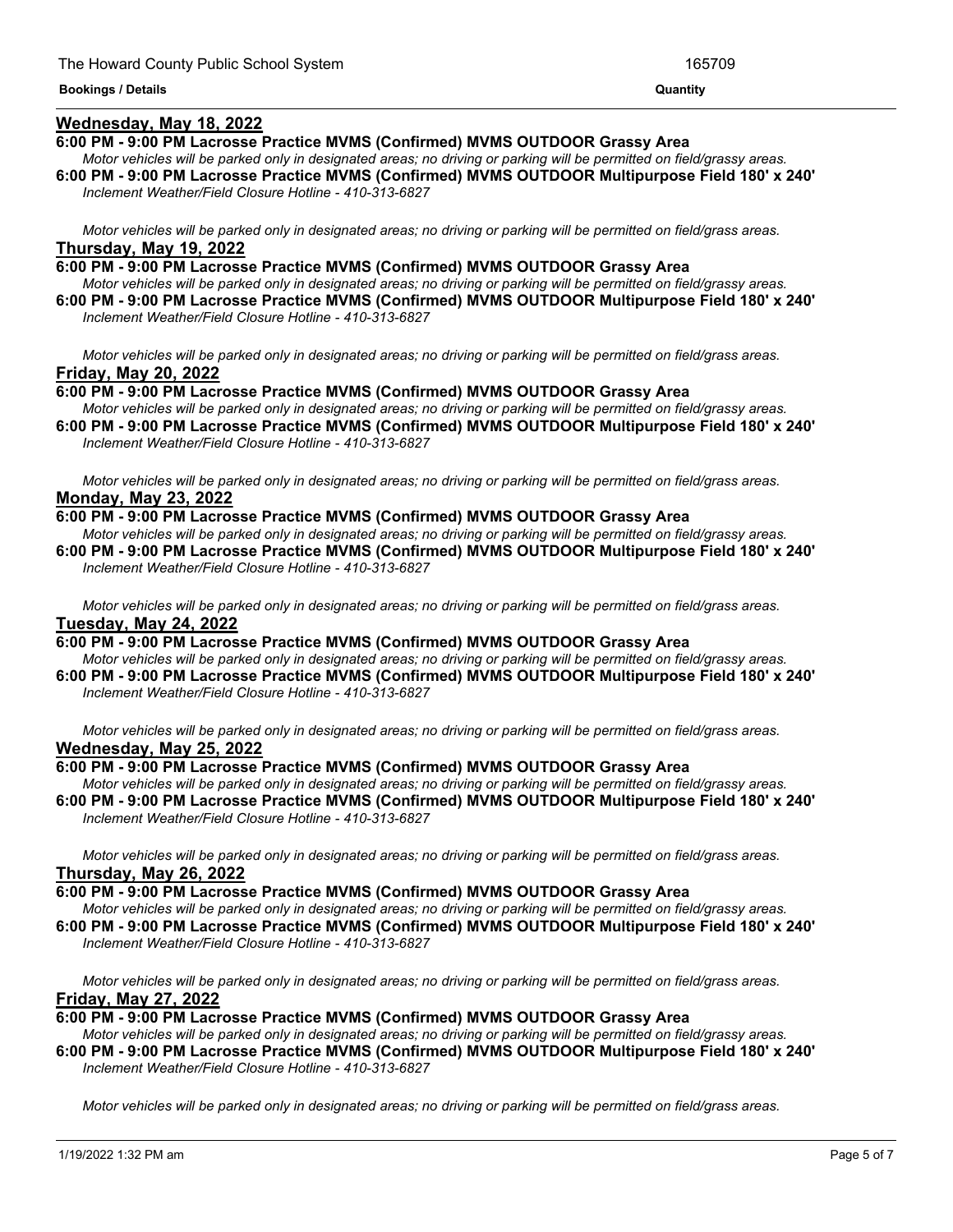#### <u> 1989 - Andrea Andrea Andrea Andrea Andrea Andrea Andrea Andrea Andrea Andrea Andrea Andrea Andrea Andrea And</u> **Tuesday, May 31, 2022**

# **6:00 PM - 9:00 PM Lacrosse Practice MVMS (Confirmed) MVMS OUTDOOR Grassy Area**

- Motor vehicles will be parked only in designated areas; no driving or parking will be permitted on field/grassy areas.
- **6:00 PM - 9:00 PM Lacrosse Practice MVMS (Confirmed) MVMS OUTDOOR Multipurpose Field 180' x 240'** *Inclement Weather/Field Closure Hotline - 410-313-6827*

Motor vehicles will be parked only in designated areas; no driving or parking will be permitted on field/grass areas. **Wednesday, June 1, 2022**

**6:00 PM - 9:00 PM Lacrosse Practice MVMS (Confirmed) MVMS OUTDOOR Grassy Area** Motor vehicles will be parked only in designated areas; no driving or parking will be permitted on field/grassy areas. **6:00 PM - 9:00 PM Lacrosse Practice MVMS (Confirmed) MVMS OUTDOOR Multipurpose Field 180' x 240'**

*Inclement Weather/Field Closure Hotline - 410-313-6827*

Motor vehicles will be parked only in designated areas; no driving or parking will be permitted on field/grass areas. **Thursday, June 2, 2022**

**6:00 PM - 9:00 PM Lacrosse Practice MVMS (Confirmed) MVMS OUTDOOR Grassy Area** Motor vehicles will be parked only in designated areas; no driving or parking will be permitted on field/grassy areas.

**6:00 PM - 9:00 PM Lacrosse Practice MVMS (Confirmed) MVMS OUTDOOR Multipurpose Field 180' x 240'** *Inclement Weather/Field Closure Hotline - 410-313-6827*

Motor vehicles will be parked only in designated areas; no driving or parking will be permitted on field/grass areas. **Friday, June 3, 2022**

#### **6:00 PM - 9:00 PM Lacrosse Practice MVMS (Confirmed) MVMS OUTDOOR Grassy Area**

Motor vehicles will be parked only in designated areas; no driving or parking will be permitted on field/grassy areas. **6:00 PM - 9:00 PM Lacrosse Practice MVMS (Confirmed) MVMS OUTDOOR Multipurpose Field 180' x 240'** *Inclement Weather/Field Closure Hotline - 410-313-6827*

Motor vehicles will be parked only in designated areas; no driving or parking will be permitted on field/grass areas. **Monday, June 6, 2022**

**6:00 PM - 9:00 PM Lacrosse Practice MVMS (Confirmed) MVMS OUTDOOR Grassy Area** Motor vehicles will be parked only in designated areas; no driving or parking will be permitted on field/grassy areas.

**6:00 PM - 9:00 PM Lacrosse Practice MVMS (Confirmed) MVMS OUTDOOR Multipurpose Field 180' x 240'** *Inclement Weather/Field Closure Hotline - 410-313-6827*

Motor vehicles will be parked only in designated areas; no driving or parking will be permitted on field/grass areas. **Tuesday, June 7, 2022**

#### **6:00 PM - 9:00 PM Lacrosse Practice MVMS (Confirmed) MVMS OUTDOOR Grassy Area**

Motor vehicles will be parked only in designated areas; no driving or parking will be permitted on field/grassy areas. **6:00 PM - 9:00 PM Lacrosse Practice MVMS (Confirmed) MVMS OUTDOOR Multipurpose Field 180' x 240'** *Inclement Weather/Field Closure Hotline - 410-313-6827*

Motor vehicles will be parked only in designated areas; no driving or parking will be permitted on field/grass areas. **Wednesday, June 8, 2022**

#### **6:00 PM - 9:00 PM Lacrosse Practice MVMS (Confirmed) MVMS OUTDOOR Grassy Area**

Motor vehicles will be parked only in designated areas; no driving or parking will be permitted on field/grassy areas. **6:00 PM - 9:00 PM Lacrosse Practice MVMS (Confirmed) MVMS OUTDOOR Multipurpose Field 180' x 240'**

*Inclement Weather/Field Closure Hotline - 410-313-6827*

Motor vehicles will be parked only in designated areas; no driving or parking will be permitted on field/grass areas. **Thursday, June 9, 2022**

#### **6:00 PM - 9:00 PM Lacrosse Practice MVMS (Confirmed) MVMS OUTDOOR Grassy Area**

Motor vehicles will be parked only in designated areas; no driving or parking will be permitted on field/grassy areas. **6:00 PM - 9:00 PM Lacrosse Practice MVMS (Confirmed) MVMS OUTDOOR Multipurpose Field 180' x 240'** *Inclement Weather/Field Closure Hotline - 410-313-6827*